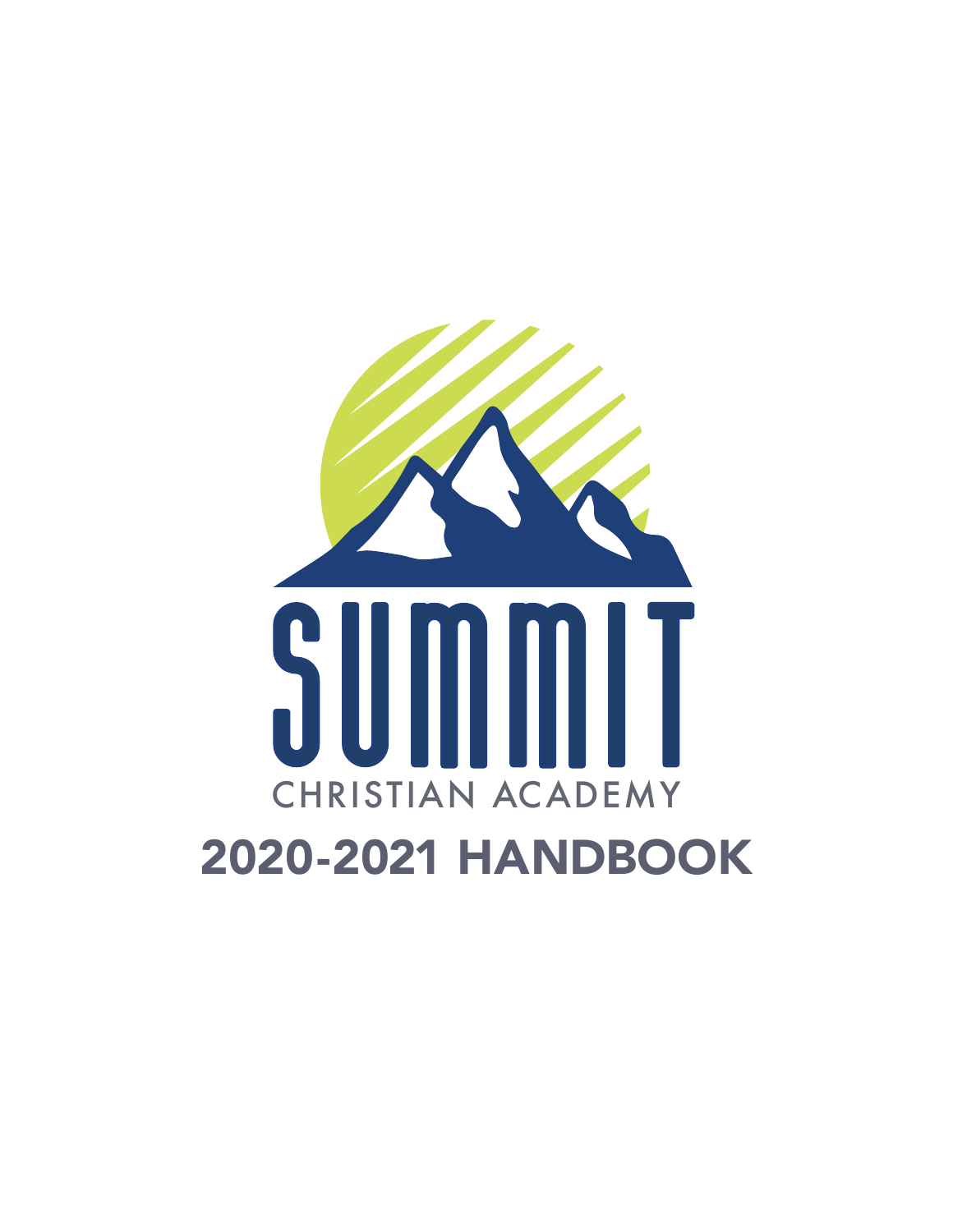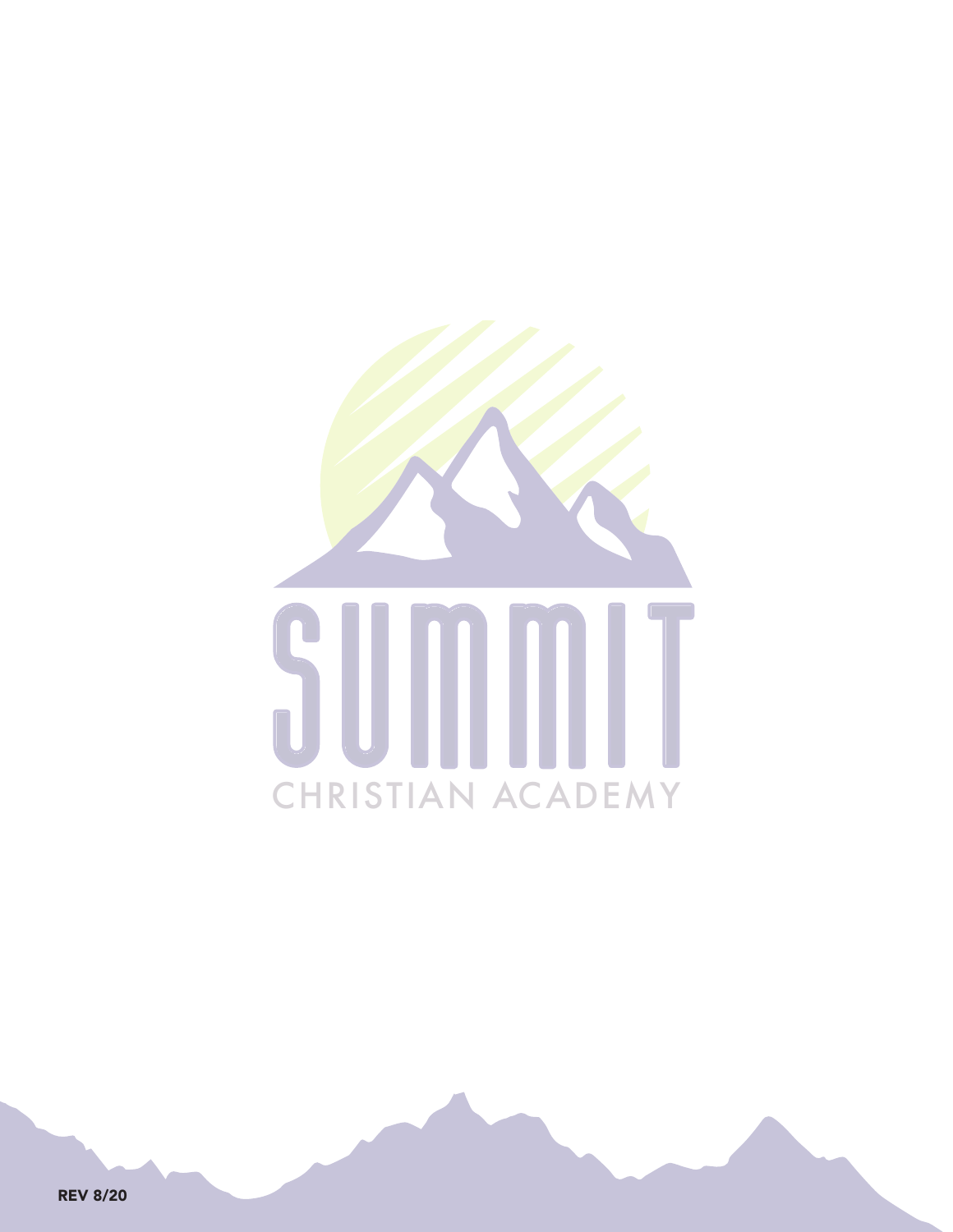# SUMMIT PHILOSOPHY

# WHO WE ARE

Summit Christian Academy is a private Christian school located in North Pole, Alaska, under the ministry of SCA, Inc. Founded by teachers and parents that have experienced and taught in both the public and private school environment, SCA strives to combine academic excellence with Christian education.

# WHY WE EXIST

Summit Christian Academy exists to equip students with the character needed to be an effective and integral leader wherever God has placed them. We are passionate about growing strong families and it is our greatest joy to partner with parents in the pursuit to raise world-changers. As we partner together, our children will flourish and advance, prepared for the future and for eternity.

# OUR COMMITMENT

Summit Christian Academy commits to love, equip, challenge and inspire every student that attends.

Students will know they are **loved.** Students will be **equipped** for today, tomorrow, and the future. Students will be challenged as we pursue excellence in our academic standards. Students will be **inspired** towards a passion of learning.

"No child should incur an academic penalty to get a Christian education." Dr. Roy W. Lowrie, Jr.

# OUR GOAL

To ensure that students are equipped for today, tomorrow, and the future.

# OUR MOTTO

We are future ready!

# "In all your ways acknowledge Him and He will make your paths straight."

Proverbs 3:6

# CORE VALUES

Family Partnership Academic Excellence Leadership Integrity Community Strong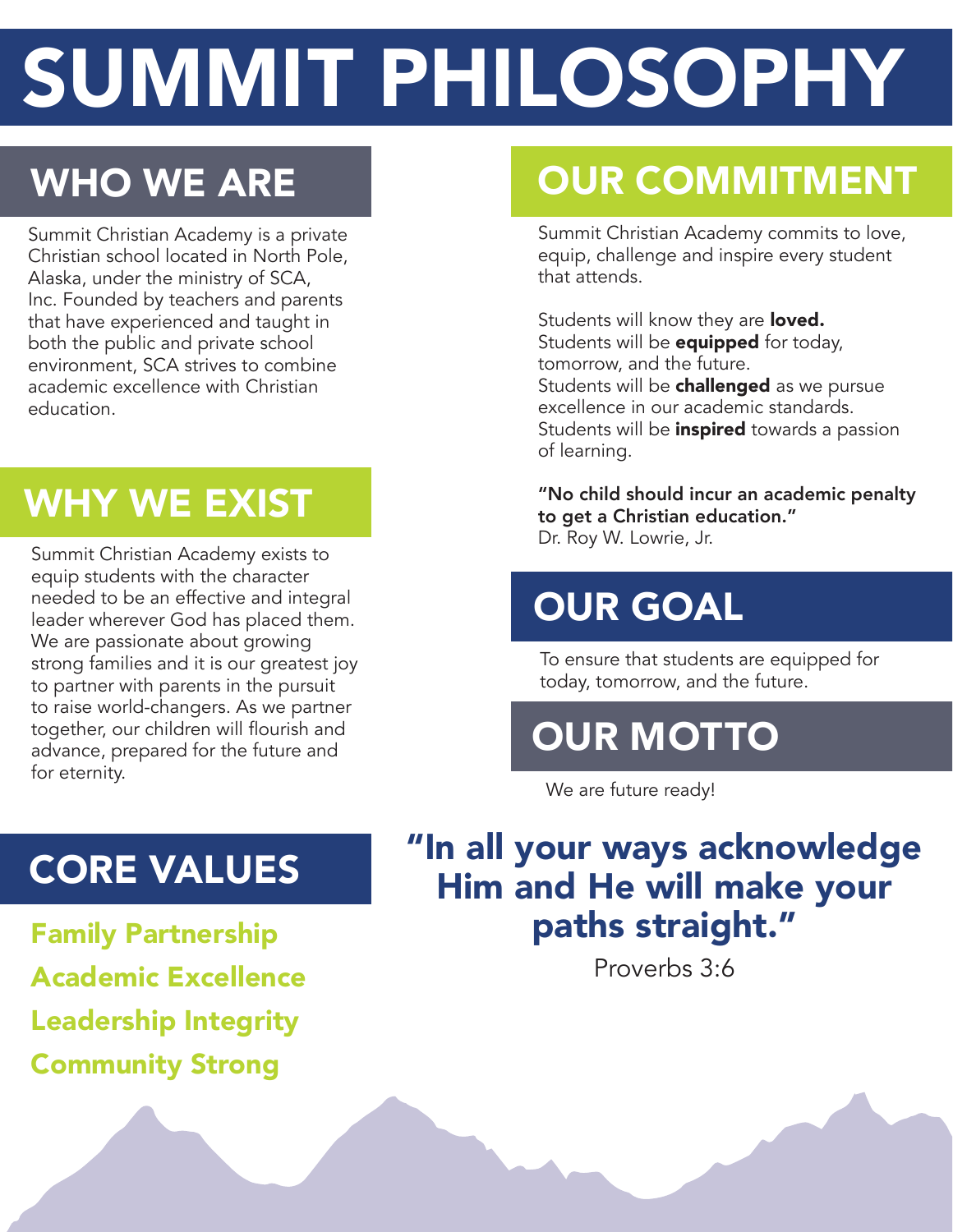# WELCOME TO SCA

# *Thank you for choosing Summit Christian Academy; we are so glad you're here!*

We believe that children are a gift to parents, directly from the Lord. It is our desire to partner with you in the important work of training and educating your child. At Summit Christian Academy your child will gain the best possible educational experience from teachers and staff that are passionate about what they do. Ensuring this is our commitment to excellence!

Summit Christian Academy was founded by teachers and parents that have experienced and taught in both the public and private school environment. We are excited to implement the best of each experience in order to create a well-rounded education with a Christ-centered focus.

Our motto is, "We are future ready!" With this in mind, we commit to ensuring that students that attend Summit Christian Academy are equipped for today, tomorrow, and the future. Studies show that a strong foundation of early education is instrumental in future academic success. It is our honor to help lay that foundation for your child.

This year we will be offering part time Preschool-5th grade. Each program will have academic, social and spiritual components, designed specifically for the intended age group. A day at Summit Christian Academy will be fun and inspiring and help create a love for school. As we partner together, our children will flourish and advance, prepared for the future and for eternity.

Mrs.DuVall

Summit Christian Academy Principal

My wife and I are honored to partner with you in the learning, development, and growth of your child! We are passionate about children and education and it is a privilege to support you as you guide, teach and train from the front lines of raising future world-changers. As the parents of 5 children ourselves (middle school through college), we understand both the unique challenges and the exhilarating successes of the parenting journey. I was a struggling student growing up, and didn't learn to read until high school, instead cheating my way through my elementary and secondary education. After meeting my wife, I not only learned to read but also went to university to become an elementary education teacher. I wanted to ensure that my students had all of the tools necessary to be successful in school, so that their educational experience would be in direct opposition to mine, and they would have the opportunity, through mastery of the fundamentals, to flourish in school. Now, we look forward to partnering with you to build upon this base, to not only create a foundation of knowledge, but to equip Summit students to be leaders in their schools, clubs, sports, and community. We believe that our community, our state, our nation, and our world, will be changed by the students who walk through the halls of Summit Christian Academy.

Pastor Phillip Wyman

Summit Christian Academy Superintendent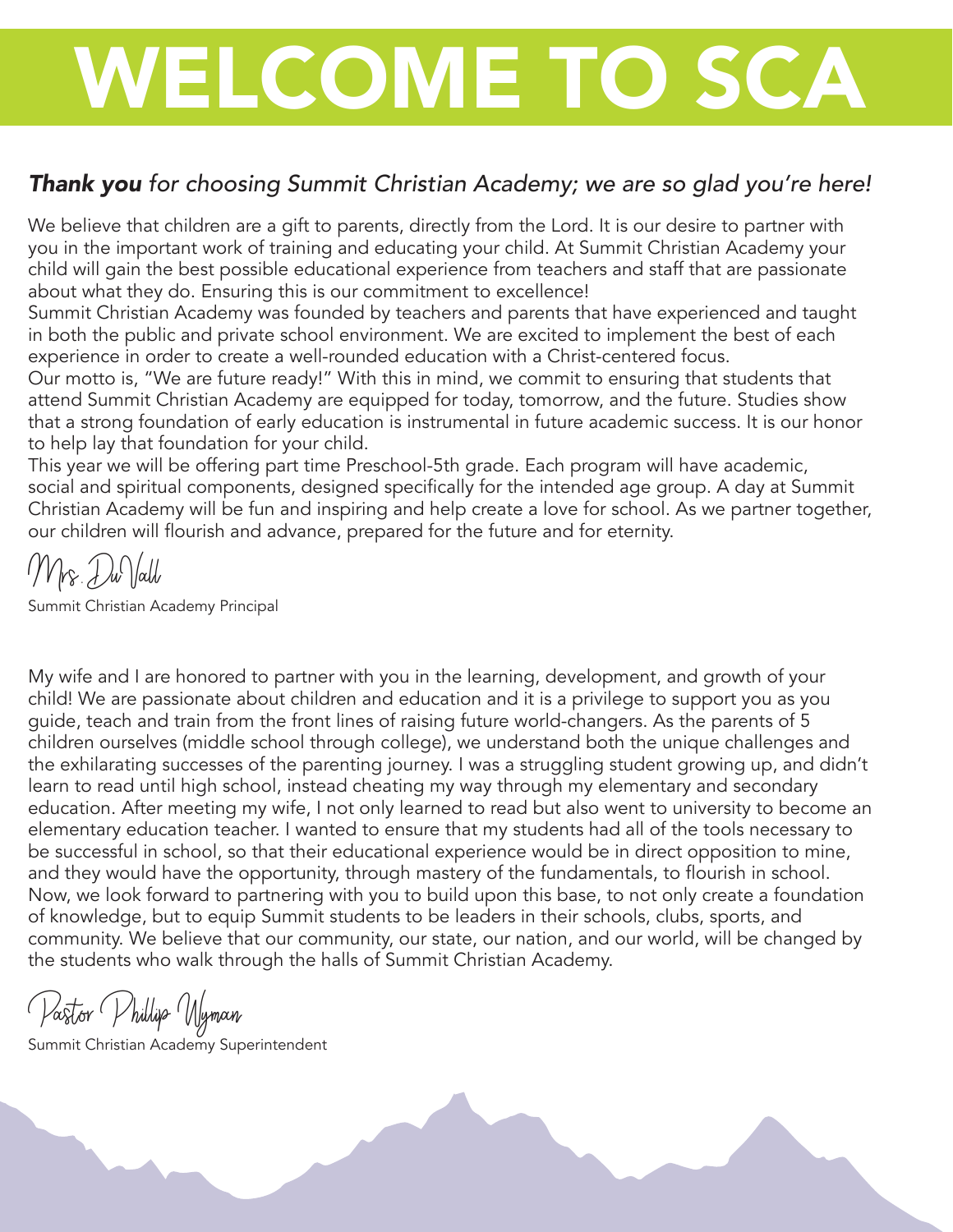# ABOUT US

# ABOUT OUR PRINCIPAL

Mrs. Alana DuVall is the founding visionary of Summit Christian Academy, dedicating years of research and preparation to pursue her commitment to bring excellence in Christian education to North Pole, Alaska. Mrs. DuVall graduated from the University of Alaska Fairbanks and was commissioned by Churches in Covenant International. With a commitment to personal academic growth, Mrs. DuVall plans to pursue her Masters in Religious Education in 2021. As a former elementary teacher and Children's Ministry Director, Mrs. DuVall is passionate about teaching children, mentoring teachers, and partnering with parents. One of her greatest teaching milestones has been teaching students how to read. In her free time, you will find Mrs. DuVall planning community events, volunteering in Awana, and working on various projects, all with her two kids (Braxton and Kingston) by her side.

# ABOUT OUR ASSISTANT PRINCIPAL

Mrs. Veronnica Harvey earned her Bachelor's degree in Psychology (2001) and Master's degree in Education, Guidance and Counseling (2007) at the University of Alaska Fairbanks. She received her State of Alaska Special Services certificate for School Counseling in 2007, and continues to hold this certificate for grades K - 12. Mrs. Harvey started her career in education as a teacher at North Pole Christian School for 6th through 12th grade. For the past five years, she has been a School Counselor for the Fairbanks North Star Borough School District in kindergarten through 8th grade. Mrs. Harvey is passionate about creating a supportive learning environment that focuses on encouraging students' faith, academic excellence, and positive, caring interactions in order to develop confident and wellrounded students. In addition to supporting students in schools, Mrs. Harvey serves as the Awana Sparks (K-2) Coordinator and volunteers as a Sunday school teacher at her church.

# ABOUT OUR SUPERINTENDENT

Pastor Phillip Wyman is a 2007 graduate of the University of Alaska Fairbanks, with a degree in Elementary Education and a minor in Psychology. Mr. Wyman taught in the Fairbanks North Star Borough School District for multiple years, of which his favorite was teaching Kindergarten at Hunter Elementary, a Title 1 school in downtown Fairbanks, Alaska. Mr. Wyman specialized in identifying the personal learning styles of each of his students, fostering a team learning atmosphere within the classroom, and blending the unique needs of special education students into the classroom learning environment. He also prioritized technology integration into his classroom, utilizing smart board learning resources for his students. Mr. Wyman continues to invest into students in our community, through SCA, coaching local student sports teams, and mentorship opportunities.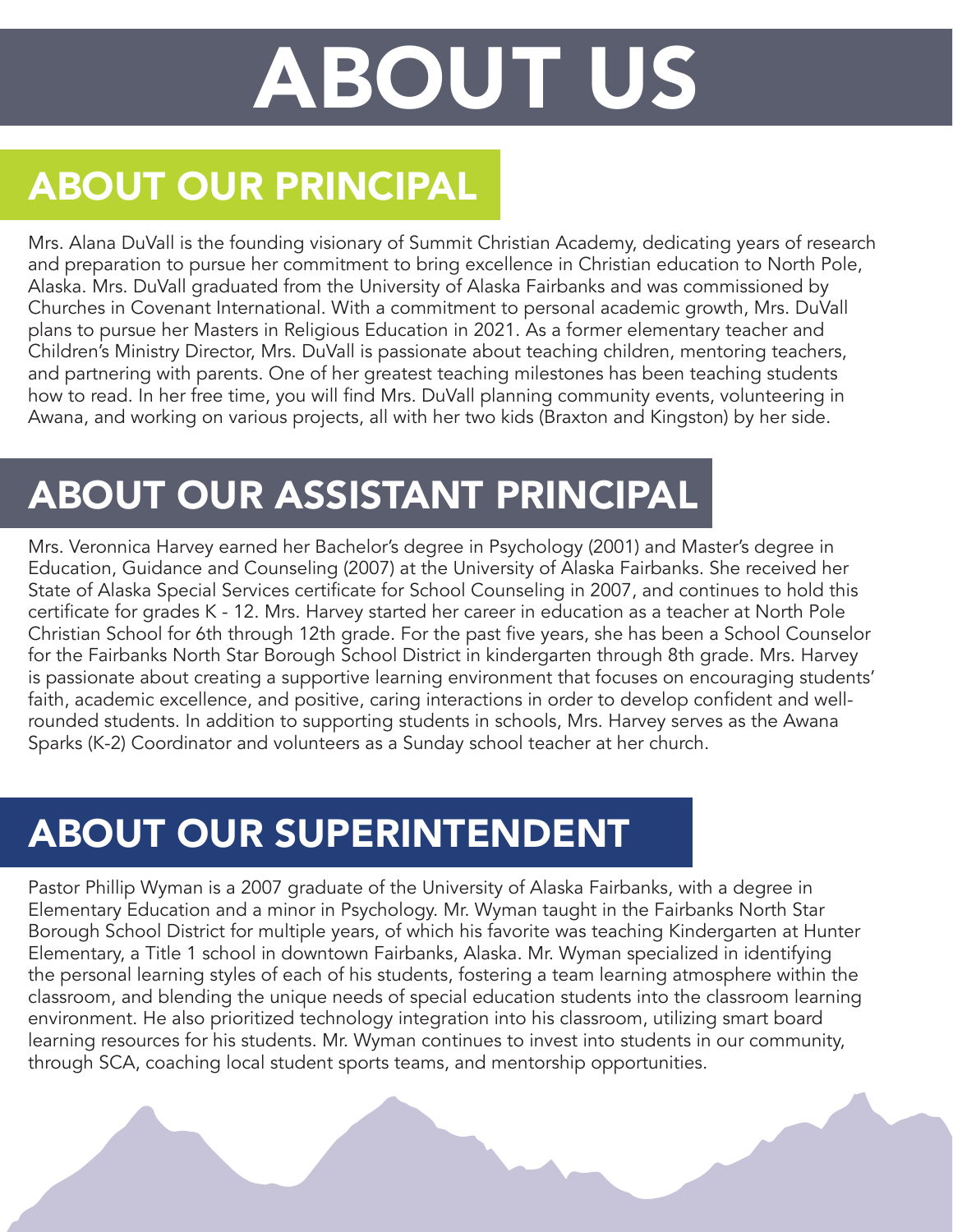# FAITH STATEMENT

# Article One: We Believe in Human Worth

We believe that man was made in the image of God and is the crown of creation. He is now, by reason of the fall, spiritually depraved and alienated from his Creator. Apart from God's grace, he has no ability to attain to his high calling. (Psalms 8, Ephesians 2: 8 - 9)

# Article Two: We Believe in Justification By Faith

We believe that justification is by grace through faith in our Lord's sacrifice on Calvary. (Romans 3:21-24)

# Article Three: We Believe in Baptism

We believe that all of God's people are to be buried with our Lord Jesus Christ in the waters of baptism, subsequent to conversion. (Matthew 28:19, Acts 2:38, Romans 6:4)

# Article Four: We Believe in One God Who Exists as Father, Son and Holy Spirit

We believe there is only one God, revealed as Father, Son and Holy Spirit. (Deuteronomy 6:4, 2 Corinthians 13:14, John 1:1)

# Article Five: We Believe in Jesus Christ

We believe that our Lord Jesus Christ was begotten, not created, truly God, truly Man. He was born of the Virgin Mary, lived a sinless life, died a vicarious and atoning death for the sins of the world, resurrected bodily for our justification, and now reigns in glory until all things be put under His feet. (1 Timothy 3:16)

# Article Six: We Believe in the Holy Spirit

We believe that the Holy Spirit dwells in all believers, conforming them to the image of Jesus Christ. (1 Corinthians 12:13, Romans 8:16-17)

# Article Seven: We Believe that Baptism in The Holy Spirit is an Endowment Of Power

We believe that the baptism of the Holy Spirit is an endowment of power, subsequent to conversion, given by God to anoint the believer for sanctification and evangelism. It is our understanding that the supernatural charisma of the Holy Spirit is active within the Body of Christ until the coming of the Lord. Furthermore, we believe the development of the charismatic gifts ought to be encouraged under the guidance of local church authorities. (Acts 8:14-17, Acts 19:1-2, 1 Corinthians 12:4-7)

# Article Eight: We Believe in One Holy Christian and Apostolic Church

We believe in the Holy Christian Church, imperfectly represented on earth, by the various Christian institutions. Her unity is spiritual, her culture diverse and transitional, her mission eternal. (Hebrews 12:18-23)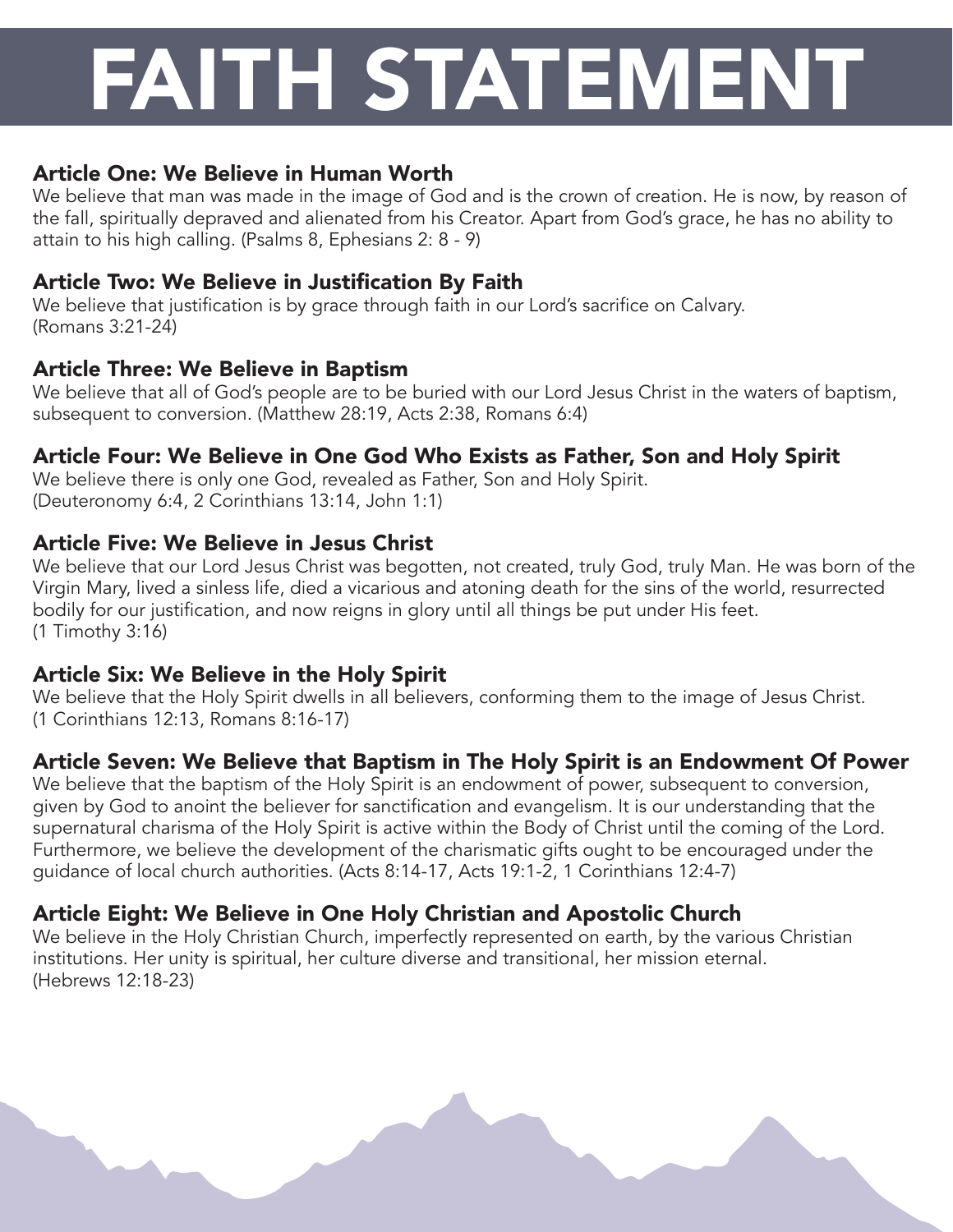# FAITH STATEMENT

# Article Nine: We Believe In The Holy Scriptures

We believe in the absolute inspiration of the Holy Scriptures, given by the Holy Spirit without error, as He moved upon holy men of old. Furthermore, we believe that the Church has no authority to establish doctrine or practice contrary to these same Scriptures, which were subsequently accepted as canon by the early Christian Church. (2 Timothy 3:16)

# Article Ten: We Believe In The Equipping Of The Saints For The Work Of The Ministry

We believe that the calling of Apostle, Prophet, Evangelist, Pastor and Teacher are functional within the Body of Christ until the Lord's return. Furthermore, these ministries are gifts to the Church for the purpose of equipping the saints for the work of the ministry, that the Body of Christ be edified. (Ephesians 4:11-16)

# Article Eleven: We Believe in the Local Church

We believe the identity of the Body of Christ on the earth is primarily perceived through the local church. While encouraging the voluntary association of local churches, and recognizing the need of consensus on matters of fundamental doctrine and conduct, we strongly confess the local church to be sovereign and autonomous. (Revelation 2-3)

# Article Twelve: We Believe That Local Churches Need Friends

We believe in the right of local churches and ministries to form temporal institutions to assist them in carrying out the work of God. At the same time, we reject sectarianism and divisiveness as great evils.

# Article Thirteen: We Believe In The Priesthood Of The Believer

We believe in the priesthood of the believer. That is to say, all people born of God have equal status before, and direct access to, their Lord. (1 Peter 2:5)

# Article Fourteen: We Believe in the Unity of The Church

We believe in the spiritual unity of all who are born of God. We confess even those with whom we disagree, those who do not confess us, and others who we exclude because of our willful ignorance. (1 Corinthians 12:12-14)

# Article Fifteen: We Believe in Sanctification

We believe that those who are called by the name of Christ should depart from iniquity. Understanding that salvation from the penalty of sin only begins the process of redemption, we acknowledge that one work of the Holy Spirit is to create in us the character of Christ. (2 Timothy 2:19)

# Article Sixteen: We Believe in the Second Coming of Christ

We believe in the literal second coming of our Lord, the literal rule of Christ upon the earth, the resurrection of the regenerate to eternal life and the unregenerate to eternal damnation, and the ultimate victory of the eternal Kingdom of God. (Acts 1:9-11, Daniel 12:2, Revelation 22:1 -7)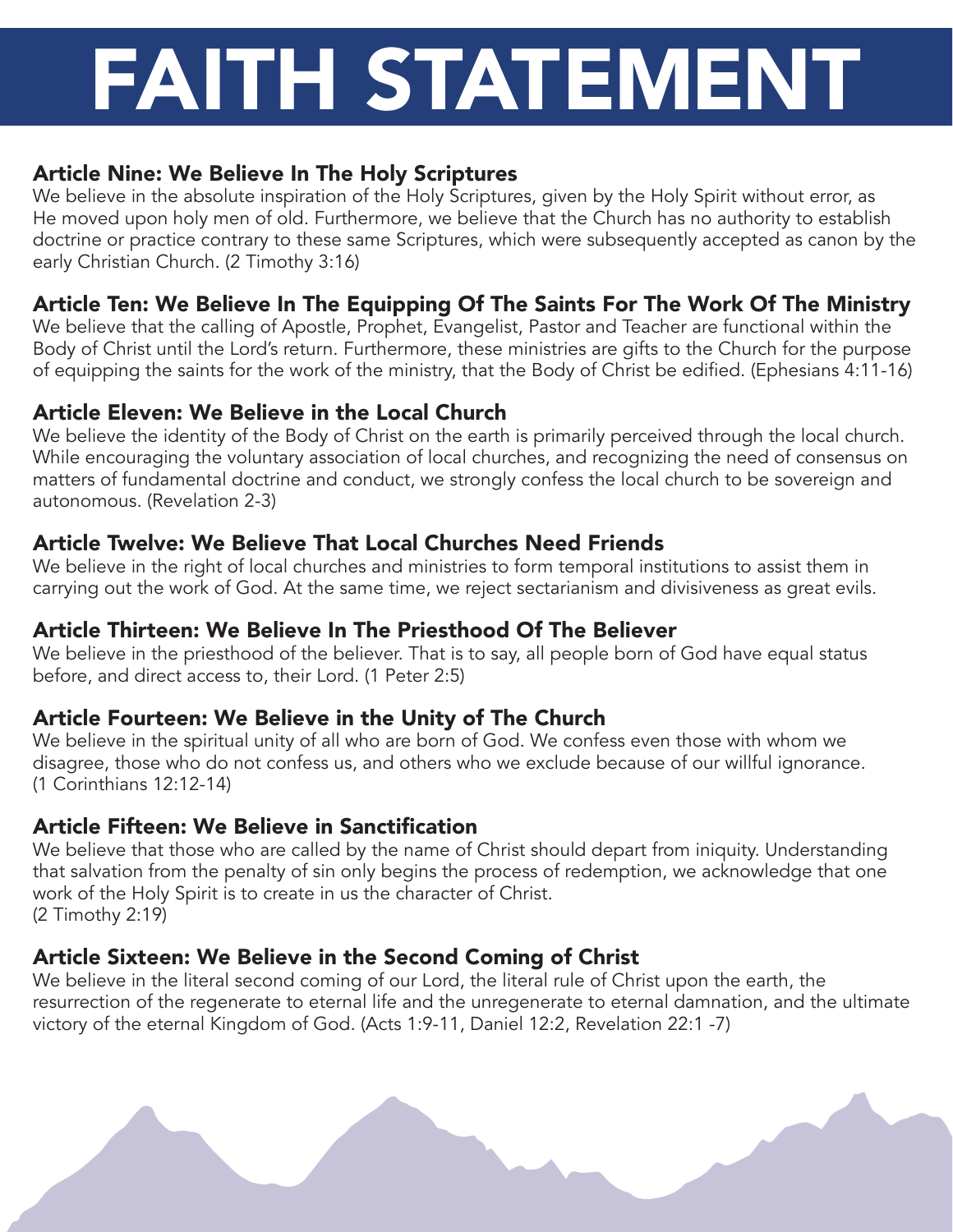

*Summit Christian Academy has adopted an admissions policy that opens the school to families who are supportive of our philosophy, objectives, and standards of education, and whose children meet our enrollment standards.*

#### SPIRITUAL CONSIDERATIONS

- 1. Acknowledgment of our Statement of Faith students will be taught from a Biblical perspective.
- 2. Willingness of parents and students to be supportive of the school's philosophy.
- 3. Willingness of parents and student to support administration and faculty in carrying out the goals and programs of the school.

### ACADEMIC CONSIDERATIONS

- 1. Students may be required to pass an entrance exam prior to admission.
- 2. A copy of the most recent report card documenting acceptable grades at previous school.
- 3. Acceptable scores on achievement test if applicable.
- 4. Summit Christian Academy does not have a special needs program or resources to support students who qualify for special services or have an IEP or 504 plans. Students who have met these qualifications may be best served in a program that is equipped to meet their unique learning needs.

#### BEHAVIORAL CONSIDERATIONS

- 1. History of acceptable citizenship in previous school experience.
- 2. Agreement of parents and student to abide by the behavioral standards established by the school.
- 3. Two references are also required.

#### PERSONAL CONSIDERATIONS

- 1. Student's special interests, talents and skills.
- 2. School makes no distinction in its admission policy on the basis of race, color or national and ethnic origin.

*\*Admission cannot be properly evaluated until these requirements are met. A parent who cannot fully support the school's admissions criteria and spiritual philosophies/practices, is encouraged to schedule an appointment with a school administrator to review the policies and clarify expectations.*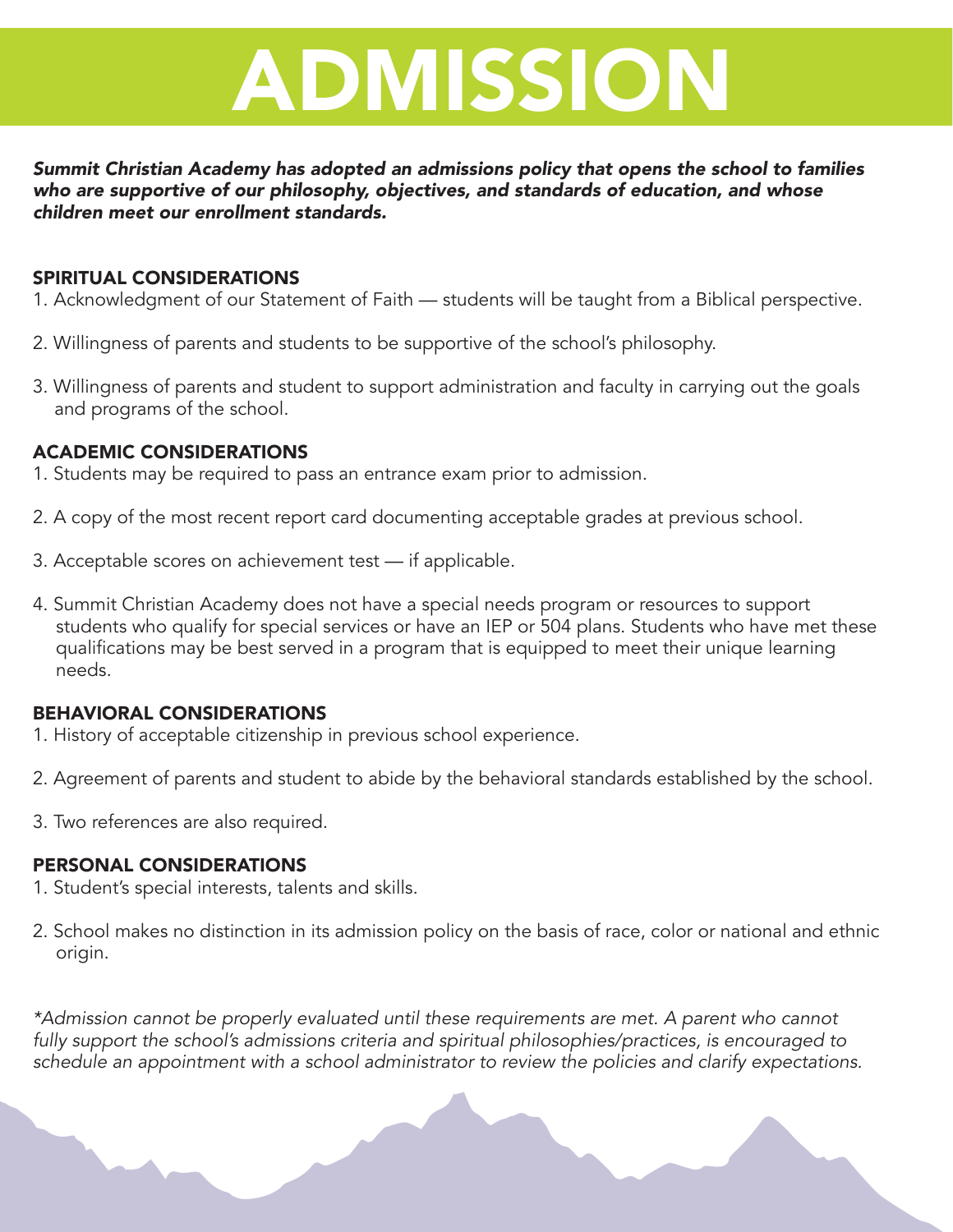# ATTENDANCE

*Regular attendance is very important for students to become comfortable with a regular and consistent schedule. In order to provide services to families who have the greatest need and who may be on the waiting list, a noticed pattern of unexcused absences will subject the family to termination of services upon review.*

### EXCUSED ABSENCES

Excused absences should be made aware to administration and meet the following criteria (1) the child's illness; (2) medical, dental or optometric appointments; (3) bereavement. Regular attendance bears a strong correlation with academic success. Prolonged absences will necessitate a conference with the parents. See SCA COVID-19 plans for 2020-2021 information regarding illness-related absenses.

# **TARDIES**

Students are required to be in the room, prepared for class when the tardy bell rings. Arriving late to class is very disruptive to the learning process. Five tardies become equivalent to one absence. At six tardies a \$25 fine will be assessed to your account. At nine tardies a \$50 fine will be assessed to your account. If 12 tardies are accrued within a quarter parents may be asked to withdraw their child from school.

# ABSENCES

If a child is absent, parents are asked to send a written note with the child upon their return to school. Any serious attendance problems will be reported to the administrator. The administrator will then schedule a conference with the parents. School sponsored activities are not considered an absence. Students with an excused absence will have approximately the same number of days to make up work as days they were absent. It is the student's responsibility to make arrangements for any make-up work to be done.

## EXTENDED ABSENCES

Extended absences are classified as out-of-town trips (for more than one day) considered necessary by the parents. Students are responsible for making arrangements for work that will be missed. Parents need to complete the Extended Absence Form and submit it to the office for review and approval. We encourage you to make vacation plans during non-school calendar dates.

## RELEASING STUDENTS

Students must be signed out from the office by their parents if they will be leaving during school hours. Staff is not authorized to release students from classrooms or playground without clearance from the office. The school must be notified in advance if the student is to be taken either during school by someone other than his parents or other authorized individual. All persons authorized to take the child from the facilities must be on the child's list of persons authorized to take child from the facilities authorized persons.

Please do not take children out of school early for convenience purposes. Leaving school before the day is officially over will be treated as lost instructional time, to which the tardy policy will apply (including fines for excessive infractions).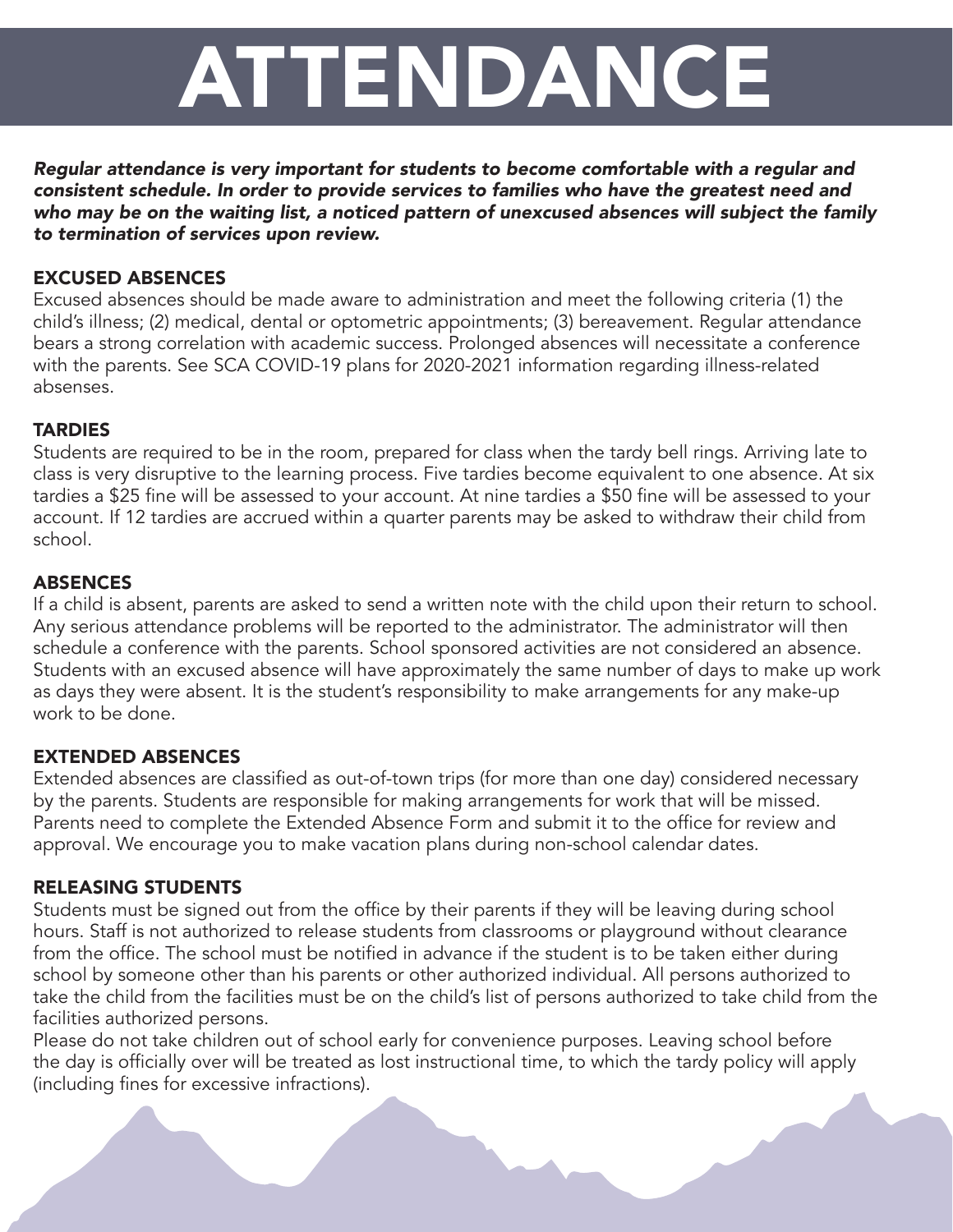# PARENTS

*We believe parents are given the responsibility by God to "raise up a child in the way he should go" (Proverbs 22:6), Summit Christian Academy expects parents and/or guardians to offer support in the following areas and standards set forth throughout this handbook.* 

- Make sure your child is prompt to class.
- Attend the Back-to-School night.
- Attend Parent-Teacher conferences and any other meetings or functions to which parents are invited.
- Be informed and involved with your student's homework, projects and progress. If there are questions, please make arrangements to speak with your child's teacher.
- Arrange make-up work in advance.
- Support Summit Christian Academy standards and policies.
- Regarding questions concerning school procedures or policies, call the office for more information, or make an appointment with the appropriate person.
- Refrain from taking your student out of school unnecessarily.

#### VOLUNTEER HOURS

Parent volunteers play an important role to the success of Summit Christian Academy. When parents actively participate in their child's school everyone benefits.

Parents are not required to volunteer as a condition of admission, continued enrollment, and/or participation in the school's educational activities; however, we encourage parents to continue their support by being an active participant in their child's education.

There are many volunteer opportunities during school hours, after school, or during the weekend. Volunteer opportunities include helping out in the office and/or classroom, planning fundraising events, being a chaperon at a field trip, and working on projects as needs arise.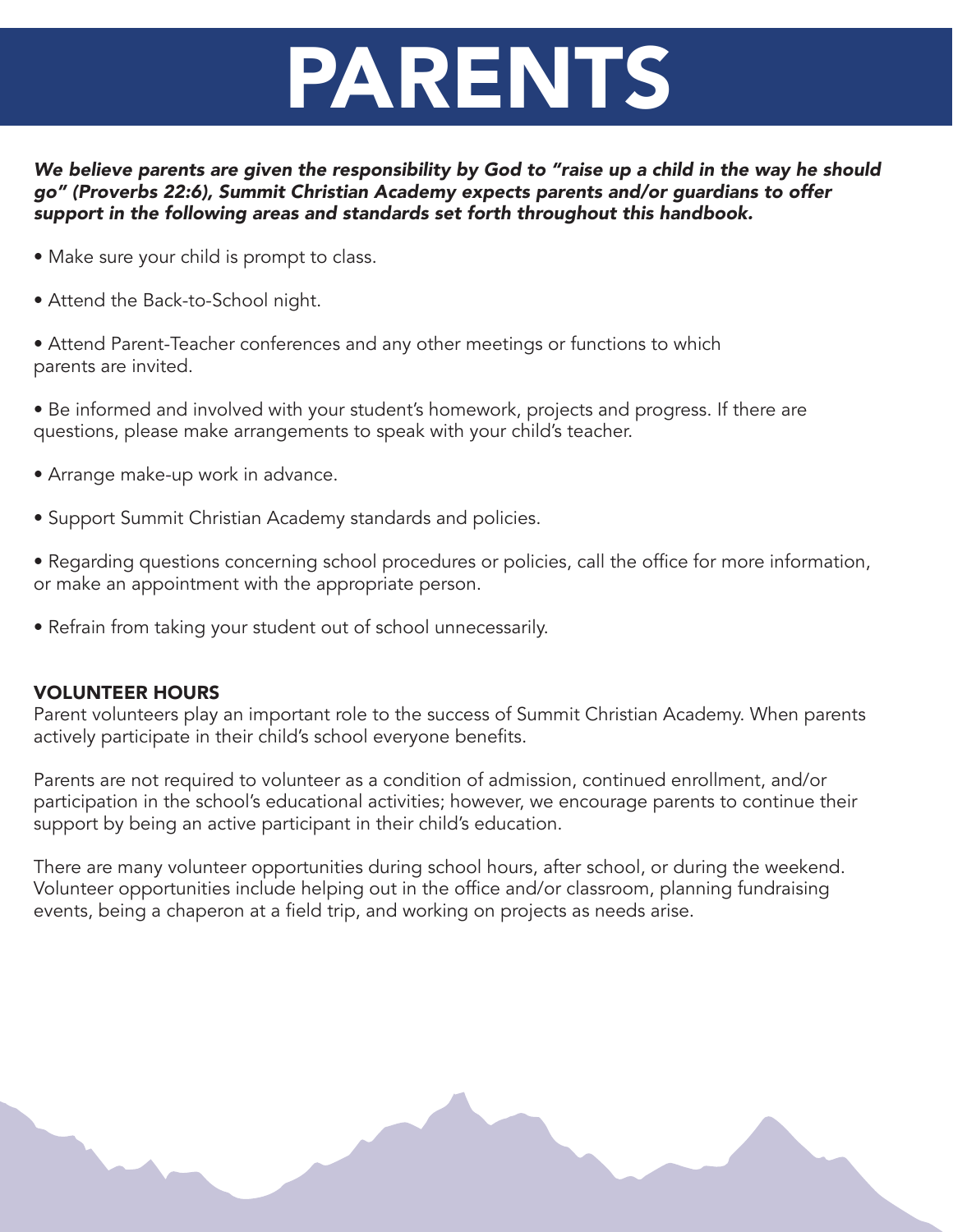# STUDENTS

### AGE REQUIREMENTS:

### K3

Students enrolling in K3 must be 3 years of age by or before September 1. Students that are 4 years of age will be placed in K3 if they do not meet the Pre-Kindergarten age requirements.

#### Pre-Kindergarten

Students enrolling in Pre-Kindergarten must be 4 years of age by or before September 1, ensuring that they meet the age requirements to attend Kindergarten the following year. There are no exceptions.

#### Kindergarten

Students enrolling in Kindergarten must be 5 years of age by or before September 1. There are no exceptions.

#### GENERAL REQUIREMENTS

Students must be potty-trained prior to attending Summit Christian Academy.

Students must be up-to-date on all immunizations.

#### **SCHEDULE**

Students must attend school per the established schedule. Revisions and alternative schedules cannot be made. \*Note: PM schedule is only offered if the AM schedule reaches capacity and the wait-list meets board approved requirements.

| 2 Day Preschool | 2 Day Preschool PM |
|-----------------|--------------------|
| 8:50-11:40      | 12:30-3:20         |
| T, TH           | T. TH              |
|                 |                    |

8:50-11:40 12:30-3:20  $M, W, F$  M, W, F

3 Day Preschool 3 Day Preschool PM

#### Full Time K3- Primary 8:50-3:20 M-F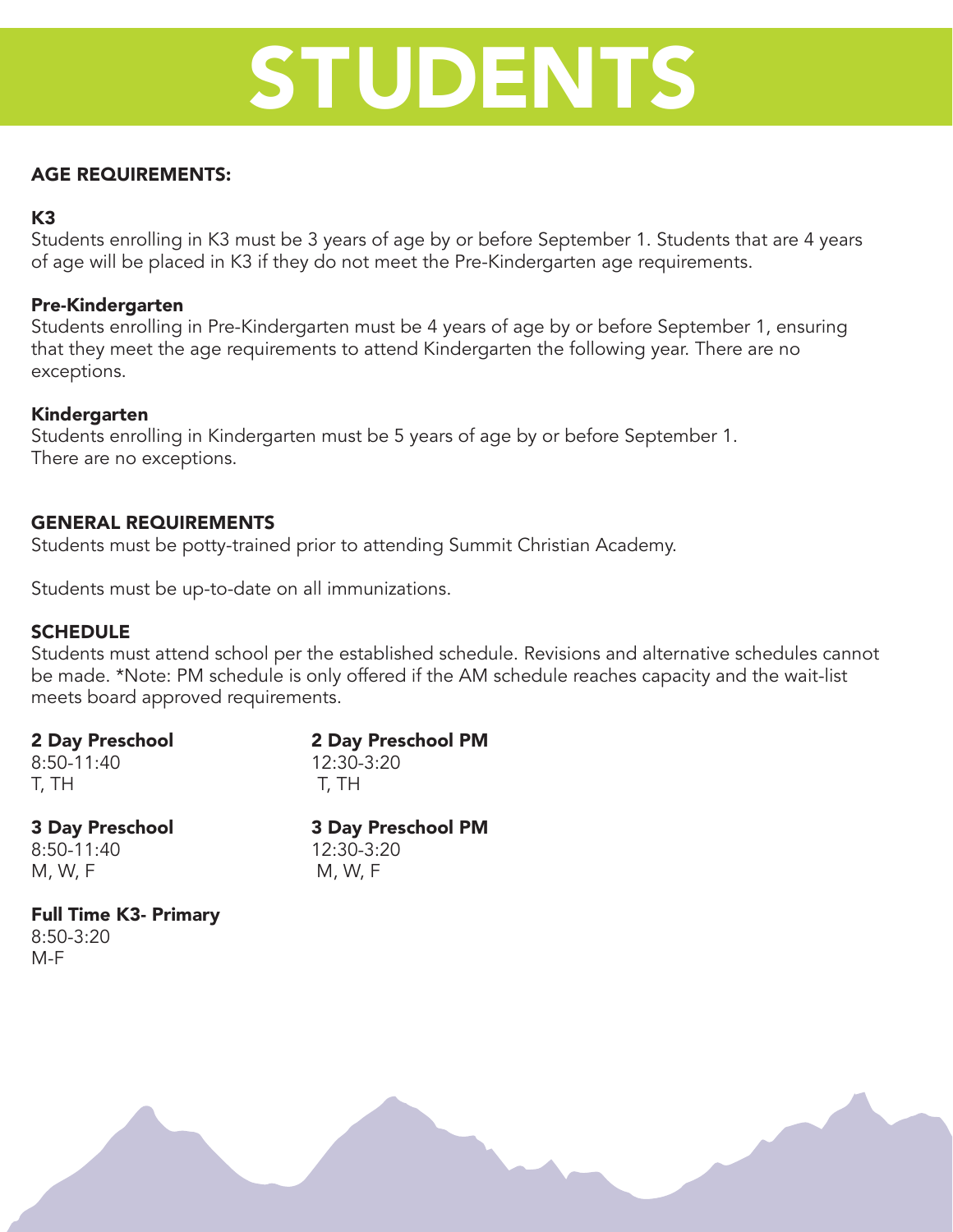# DISCIPLINE

## DISCIPLINE PHILOSOPHY

Classroom behavioral expectations are based on Biblical principles. The main verses used for instruction are: the "Golden Rule" or "Do unto others as you would have them do to you" (Matt 7:12); "Love one-another...." (John 15:12), and "(1 Corinthian 13) "Love is patient and kind....." These verses provide the guidelines for appropriate behavior as we learn together.

# CLASSROOM RULES

Individual classroom rules will be established by the teacher in accordance to the Summit Christian Academy Discipline Philosophy and under the approval of the administration.

Classroom rules will be displayed in the classroom and made aware to the students by the teacher. The ultimate goal is for each student to achieve the ability to govern himself/herself internally, based on the example and model of Jesus.

Students are encouraged to act in accordance with the guidelines at all times, whether on campus or while attending field trips off the school campus.

# GENERAL BEHAVIOR

### *Students will:*

Conduct themselves in an orderly, courteous manner at all times with prompt and respectful obedience to all staff, administrators and student leaders.

Conduct themselves with honesty, fair play, and good sportsmanship. Lying, cheating, stealing, or inappropriate language is not acceptable.

Follow the school dress code while on campus or when participating in a school activity.

# ZONES OF REGULATION

Under the guidance and training of administration, SCA will utilize the Zones of Regulation approach. Zones is a systematic, cognitive behavioral approach used to teach self-regulation by categorizing all the different ways we feel and states of alertness we experience into four concrete colored zones. The Zones framework provides strategies to teach students to become more aware of and independent in controlling their emotions and impulses, manage their sensory needs, and improve their ability to problem solve conflicts.

By addressing underlying deficits in emotional and sensory regulation, executive functioning, and social cognition, the framework is designed to help move students toward independent regulation. The Zones of Regulation incorporates Social Thinking concepts and numerous visuals to teach students to identify their feelings/level of alertness, understand how their behavior impacts those around them, and learn what tools they can use to manage their feelings and states.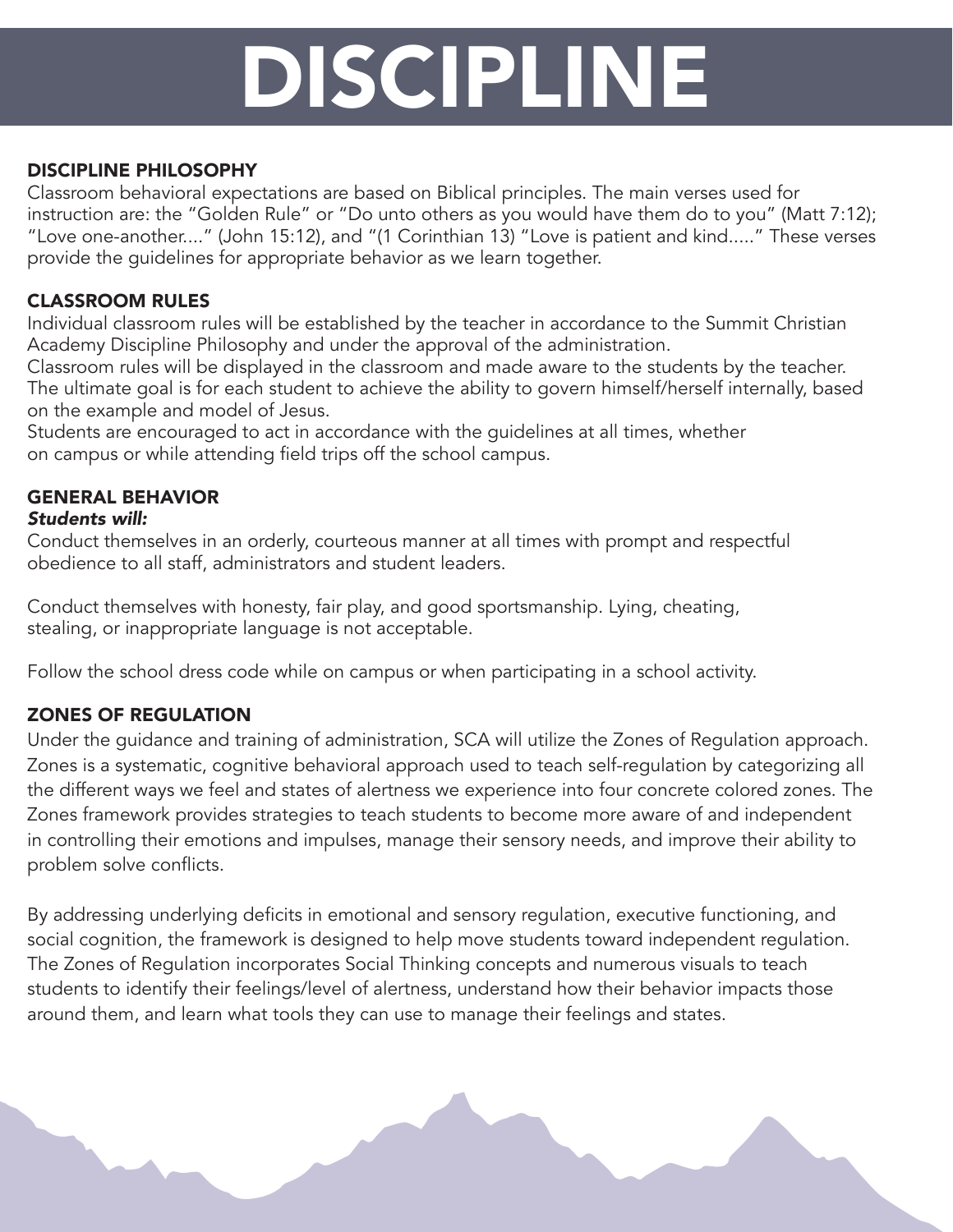# DRESS CODE

### Part Time Preschool

Preschool students do not need to wear uniform; however, they must adhere to the Summit Christian Academy Appearance Policy. Preschool children are very active. Please dress your child in comfortable, loose clothing. SCA uniform is welcome, but not required.

### K3 and Pre-Kindergarten

K3 and Pre-Kindergarten students do not need to wear uniform on Monday, Tuesday, Thursday and Friday; however, they must adhere to the Summit Christian Academy Appearance Policy. K3 and Pre-Kindergarten students will wear uniform on Assembly days (Wednesdays).

## Kindergarten- 5th Grade

Summit Christian Academy has selected the French Toast brand as our primary uniform source. Most items listed below can be purchased at www.FrenchToast.com at very reasonable prices. After logging in, use our source code to view the selected items for the Summit Christian Academy dress code.

The official school colors are Blue, Green, White and Gray.

Uniform with logos, pictures, slogans or writing are not acceptable; however, the SCA logo can be added directly through the French Toast online store. Please contact the office with any questions regarding approved dress code.

# DRESS CODE FOR BOYS

### Shirts: (Long/Short Sleeves)

Solid colored polo shirts: navy blue, forest green, and white.

### Collared Button Up Shirts:

Solid White Slacks: Navy, Gray and Khaki (No jeans or cargo pants)

### Vests, Sweaters and Cardigans:

Navy, Forest Green, and Gray

Neck Tie (optional) See French Toast online store

# DRESS CODE FOR GIRLS

## Shirts: (Long/Short Sleeves)

Solid colored polo shirts: navy blue, forest green, light gray, and white.

# Collared Button Up Blouses:

Solid White Skirts and Jumpers

See French Toast online store

## Slacks:

Navy, Gray and Khaki (No jeans or cargo pants)

# Vests, Sweaters and Cardigans:

Navy and Forest Green

- Tights or Leggings
- Navy Blue or White

# Neck Tie (optional)

See French Toast online store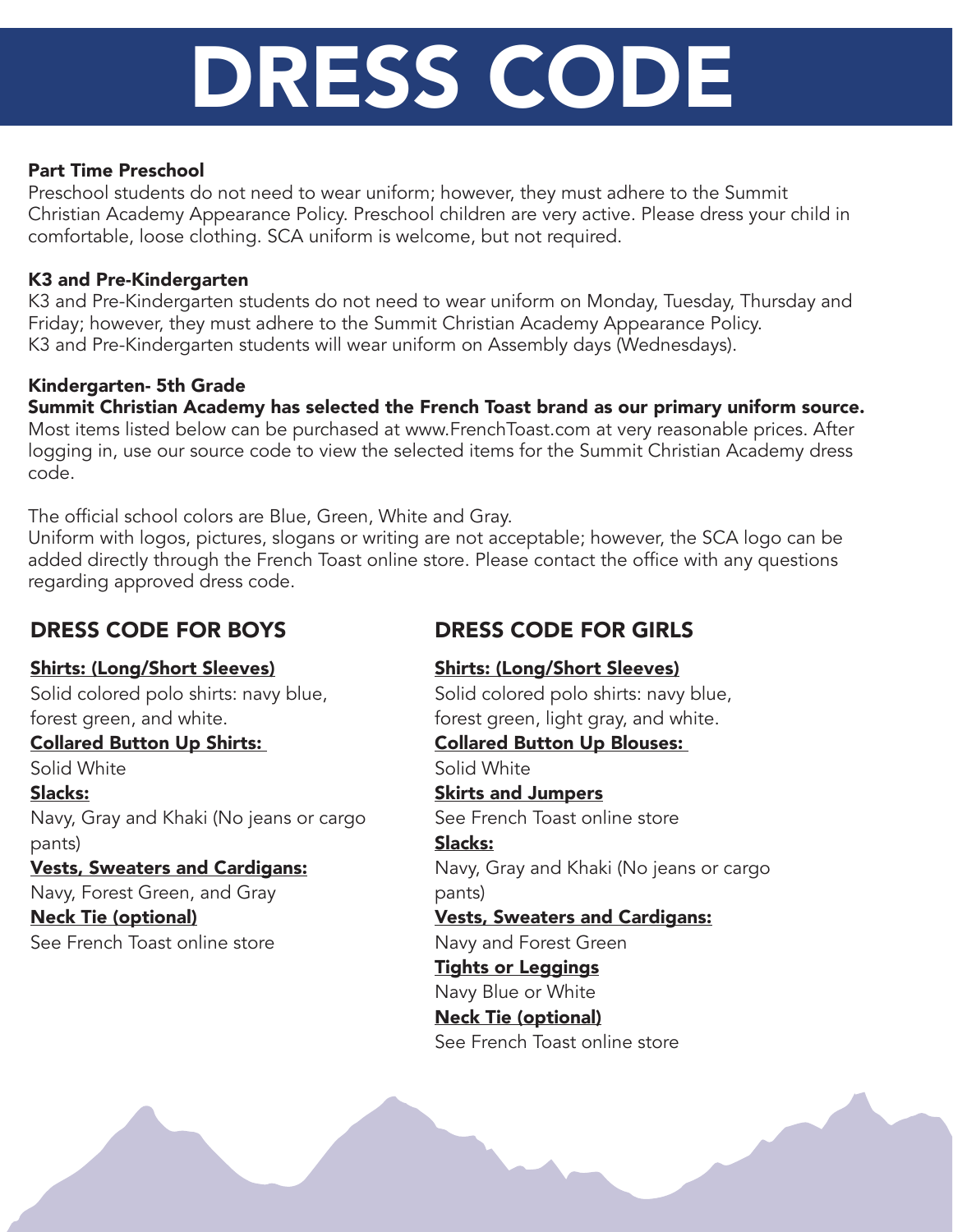# DRESS CODE CONT.

### APPEARANCE POLICY

The final decision about the appropriateness of a student's appearance will rest with the Summit Christian Academy administration. Contact the school office if you have any questions regarding the dress code. The school administration reserves the right to judge any article of clothing on an individual basis. If a student is in doubt as to the acceptability of their attire or appearance, checking with the Principal beforehand is advised.

School uniforms accomplish several positive goals. They (1) create a sense of community (2) reduce a family's clothing expenditures, (3) instill students with discipline and future-readiness, (4) help the school environment become less competitive and more focused on learning, (5) reduce stress at home in the mornings when choosing what to wear, and (6) encourage students to express themselves in creative ways other than through their clothes.

#### Hair

Hair is to be maintained so that it is not extreme. Hair must be clean, combed, and neat in appearance. Hair should be styled so that it stays out of the eyes and does not interfere with school work. Designs may not be shaved or dyed into the hair. Colors and styles which appear extreme or attention-getting are not acceptable.

#### Footwear

Shoes and socks should be worn at all times. Athletic shoes are required for active days. No flip flops.

### Summit Christian Academy T-Shirts

Students may wear Summit shirts and jeans on Fridays. One shirt will be given to each student upon registering for Summit Christian Academy. Additional shirts and merchandise may be purchased at the Summit Store located at the main office.

#### Free Dress Days

Free dress days are on the 1st Friday of the school month. Students may request a free dress day on their birthday from the school principal. Special "reward" free dress days may be given periodically.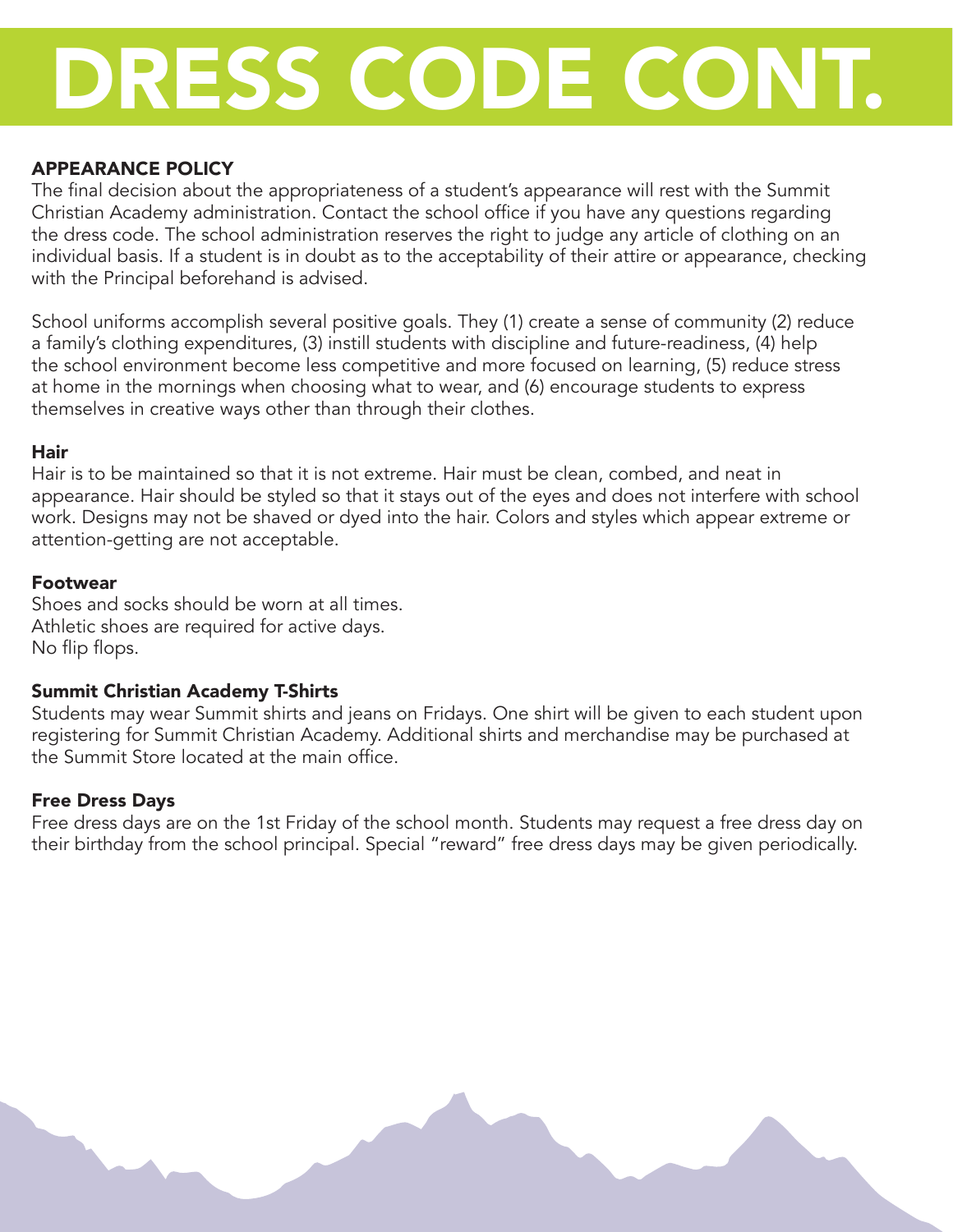# ACADEMICS

## **CURRICULUM**

Summit Christian Academy strives to provide the best possible educational experience to students. Our teachers draw from a variety of teaching approaches such as hands-on learning, memorization, direct instruction, cooperative learning, and the use of multiple intelligences to help address the individual needs of learners. Spiritual education occurs through Bible lessons, weekly assembly, with a Biblical world view interwoven throughout all subjects on a routine basis. Abeka is the primary curriculum utilized in all classrooms.

### GRADING & ASSESSMENT

Teachers will collect a variety of work samples and observations for each child. These samples are to demonstrate the acquisition and development of learning objectives. These profiles will be available at parent/teacher conferences.

### **HOMEWORK**

Homework may be given at the discretion of the individual teacher. Homework is not given on Wednesdays.

### REPORT CARDS/CONFERENCES

Report cards will be issued at the end of every quarter. However, should you feel the need to discuss an issue pertaining to your child, we encourage you to make an appointment with your child's teacher. Conferences are held twice a year to discuss the report card.

End of the year report cards will not be released until all account balances are paid in full.

### FIELD TRIPS

Parents are to sign a field trip release form at the beginning of the year. Detailed notice for individual field trips will be given in advance by the classroom teacher and an additional signature will be required. Parents must provide a car seat for field trips if state law requires it.

### SCHOOL MEMBERSHIP

Summit Christian Academy is a member of the Association of Christian Schools International. ACSI exists to strengthen Christian schools and equip Christian educators worldwide as they prepare students academically and inspire them to become devoted followers of Jesus Christ. Through ACSI we are offered consultation from educational leaders, professional development, and legal/legislative advocacy and support.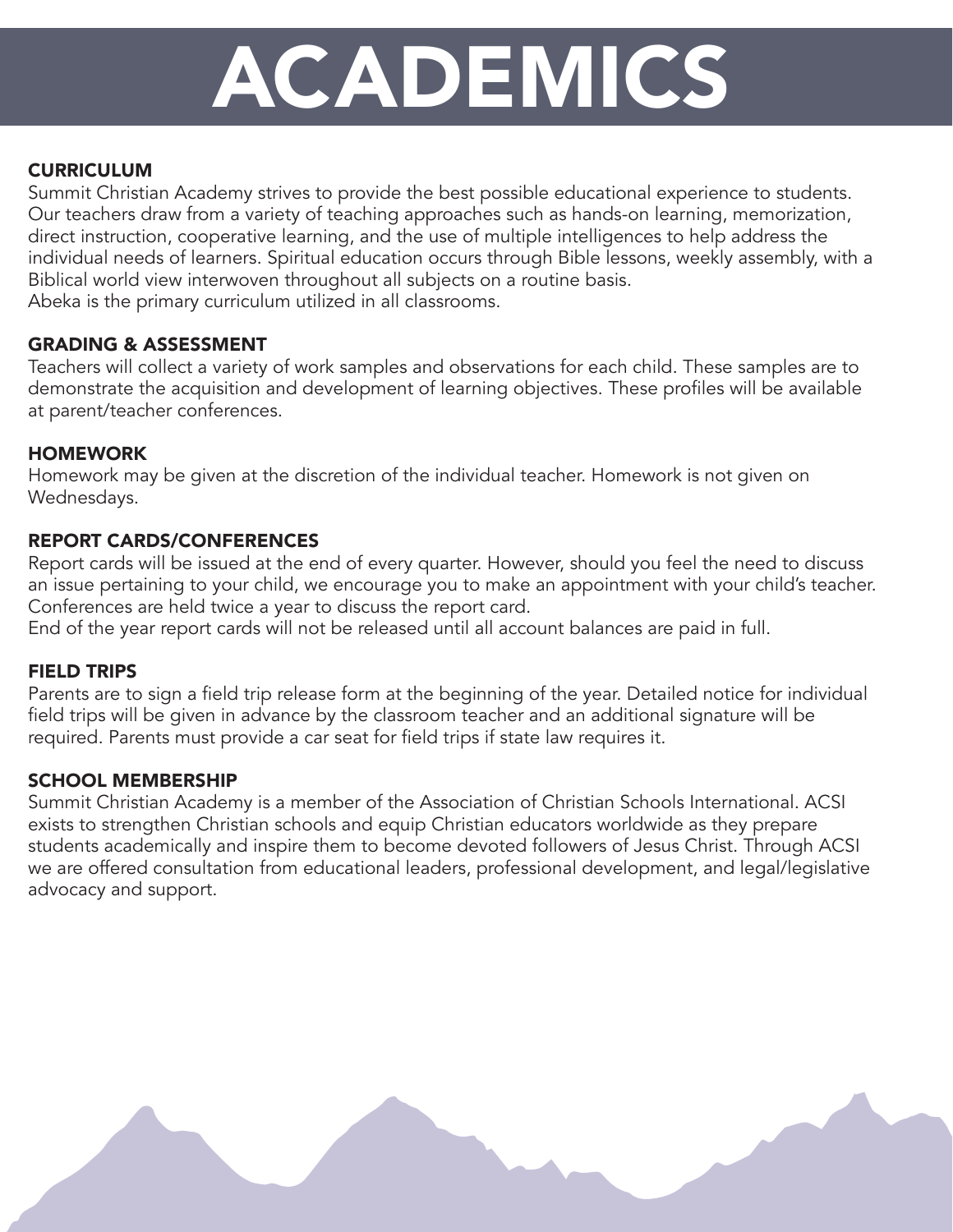# HEALTH

#### Illness such as cold, flu and other sicknesses are easily spread from one student to another. Please follow these guidelines for the health and safety of all. Please call the school office if *your child is ill and will miss school.*

SCA has enacted a \*Healthy Only plan. See the 2020-2021 Health and Safety Plan for COVID specific procedures.

## Keep your child home if:

Your child has a temperature of 100 degrees or higher Your child has a runny nose (that has any color) or severe cough Your child has diarrhea and/or vomiting Your child has 2 or more of any COVID related symptoms Your child has been exposed to a person with COVID

For the health of all our students, please keep your child home until all symptoms are gone. Please keep your child home for at least 24 hours after symptoms have subsided. If your child contracts Chicken Pox, please wait three days after newest blisters start drying. The school must be contacted if your child has chicken pox.

When symptoms are present which cause concern about the health of a child, or the safety of other children, administration has the right and responsibility to request that the child not attend that day. Should the children be exposed to a communicable disease, a notice will be sent home to inform the other parents. Privacy will be honored.

Children will be given first aid in the event of an injury. However, further medical treatment is the responsibility of the parent.

# **ALLERGIES**

If your child has any allergies or chronic illness, please let the teacher know before bringing them to school. It is understood that allergies can produce cold-like symptoms.

## EMERGENCY ILLNESS OR INJURY

In the event a child becomes ill or sustains an injury which is of an emergency nature, 911 will be called and the child transported to the nearest hospital for care. If the illness or injury is of a less serious nature, Summit Christian Academy personnel will evaluate and notify the parent. In the event of a medical emergency, children will be taken to an emergency room and the parent will be contacted immediately. The parent pays the cost of the emergency room treatment.

## CPR

Summit Christian Academy staff will administer first aid or CPR as deemed necessary.

## **MEDICATIONS**

No medication shall be administered by Summit Christian Academy staff or self-administered by a student.

## IMMUNIZATIONS

All students must adhere to the Alaska State Immunization Policies upon attending Summit Christian Academy.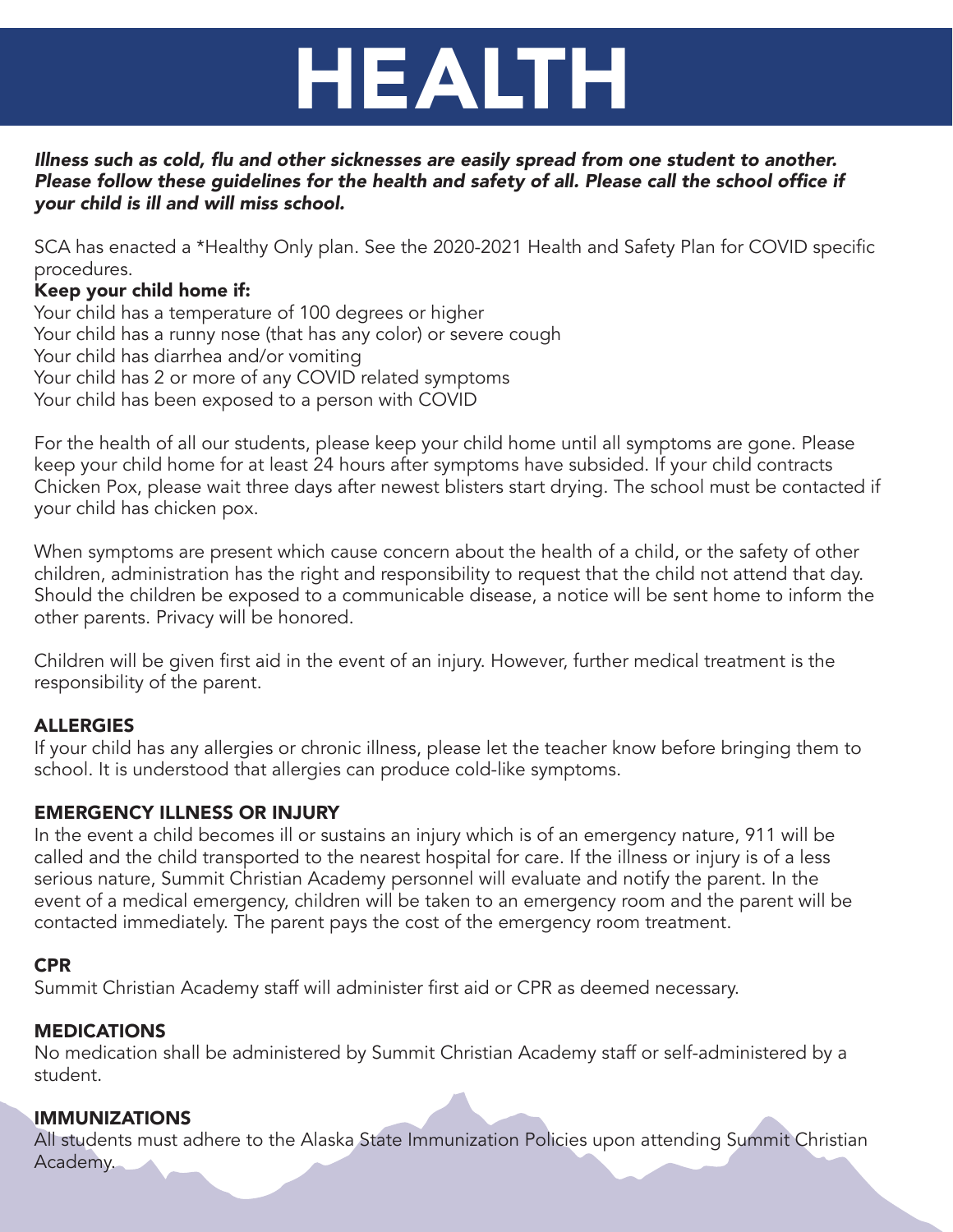# MISCELLANEOUS

### PICTURE DAY

Picture day will take place in the Fall. Parents will be notified when the pictures will be taken. Students may dress in free dress, in accordance to the appearance policy.

### HOLIDAYS AND BIRTHDAYS

Please refer to the SCA school calendar as it may vary from the FNSBSD calendar.

Classes will celebrate Thanksgiving, Christmas and Valentines Day. All other holiday celebrations will be decided by the individual teacher with approval from administration.

Birthdays will be noted and parents are welcome to bring treats if they so choose. Please check with classroom teacher to see if there are any food allergies to be aware of. Treats will be distributed during snack or lunch time.

Students are allowed free dress on their birthday. Please request permission from administration in advance.

### **SOLICITING**

Solicitation of Summit parents, staff or students is prohibited unless it is for a school authorized event.

#### REPORTING ABUSE

According to Alaska State Law, any suspicion of abuse must be reported to the proper authorities. If you suspect a child is being abused, please go to the teacher or administration as soon as possible.

#### **DAMAGES**

Parents must pay for any damages caused by your child/children. (Broken windows, damaged books, desks, chairs, etc.)

#### INCLEMENT WEATHER

#### *For safety during inclement weather conditions use the following guidelines to make decisions regarding weather-related school closures.*

Summit Christian Academy will generally follow the Fairbanks North Star Borough School District announcements regarding delays or closures so please stay tuned to your local news and radio stations for closure announcements.

If the FNSBSD announces that the start of school is delayed, part time Preschool will be canceled and K3-2nd Grade will follow the delayed start instructions, per the discretion of their parents. If the FNSBSD announces a mid-day weather closure after school has begun for the day, Summit Christian Academy will follow suit in most cases.

Use your judgment; if road conditions are poor, stay home and call in.

In case of earthquake, power outage, national crisis, etc. and phones, televisions or other means of public communication are not working, students will remain at school until it is safe for parents to pick them up.

We reserve the right to close school if we deem it unsafe for travel.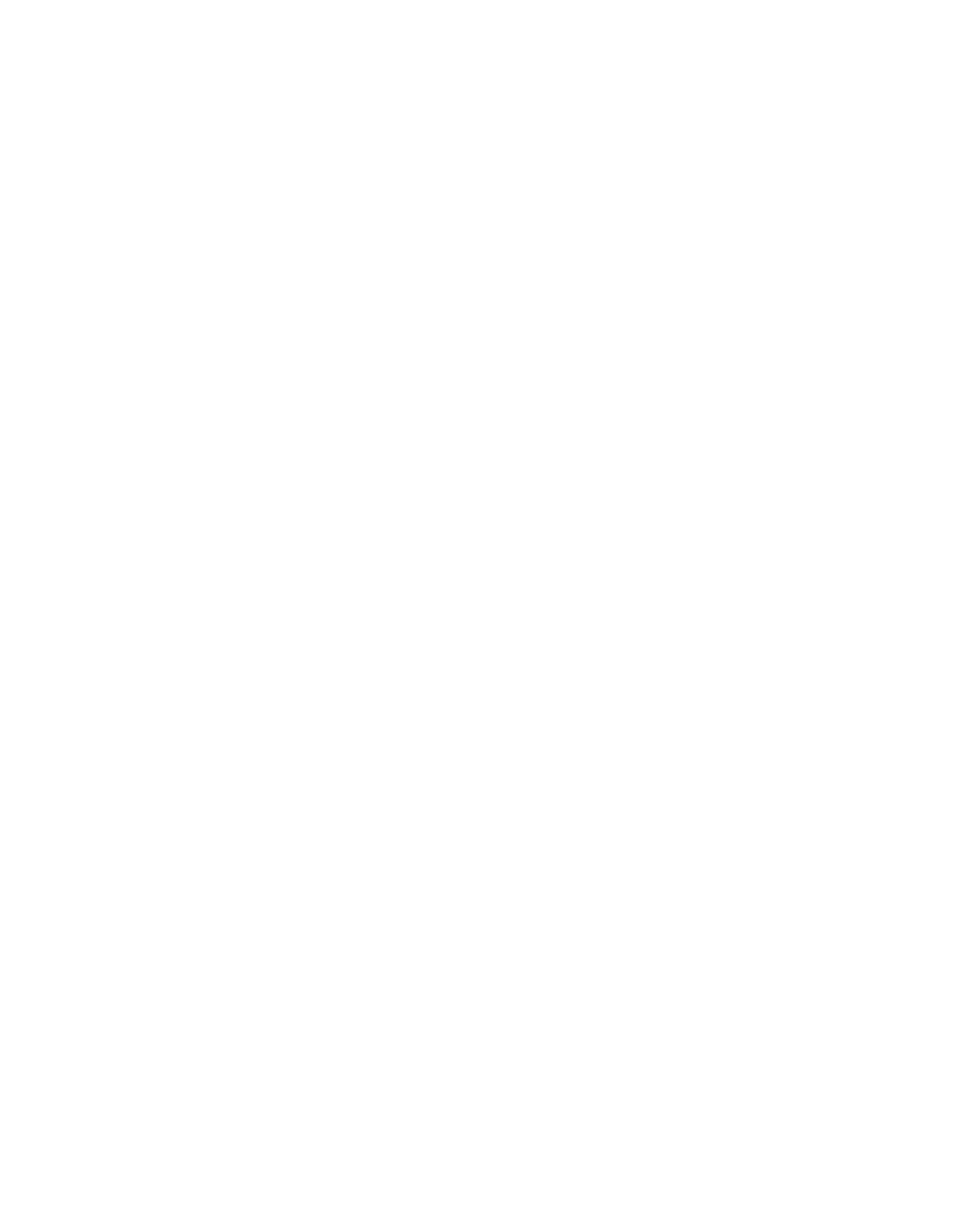